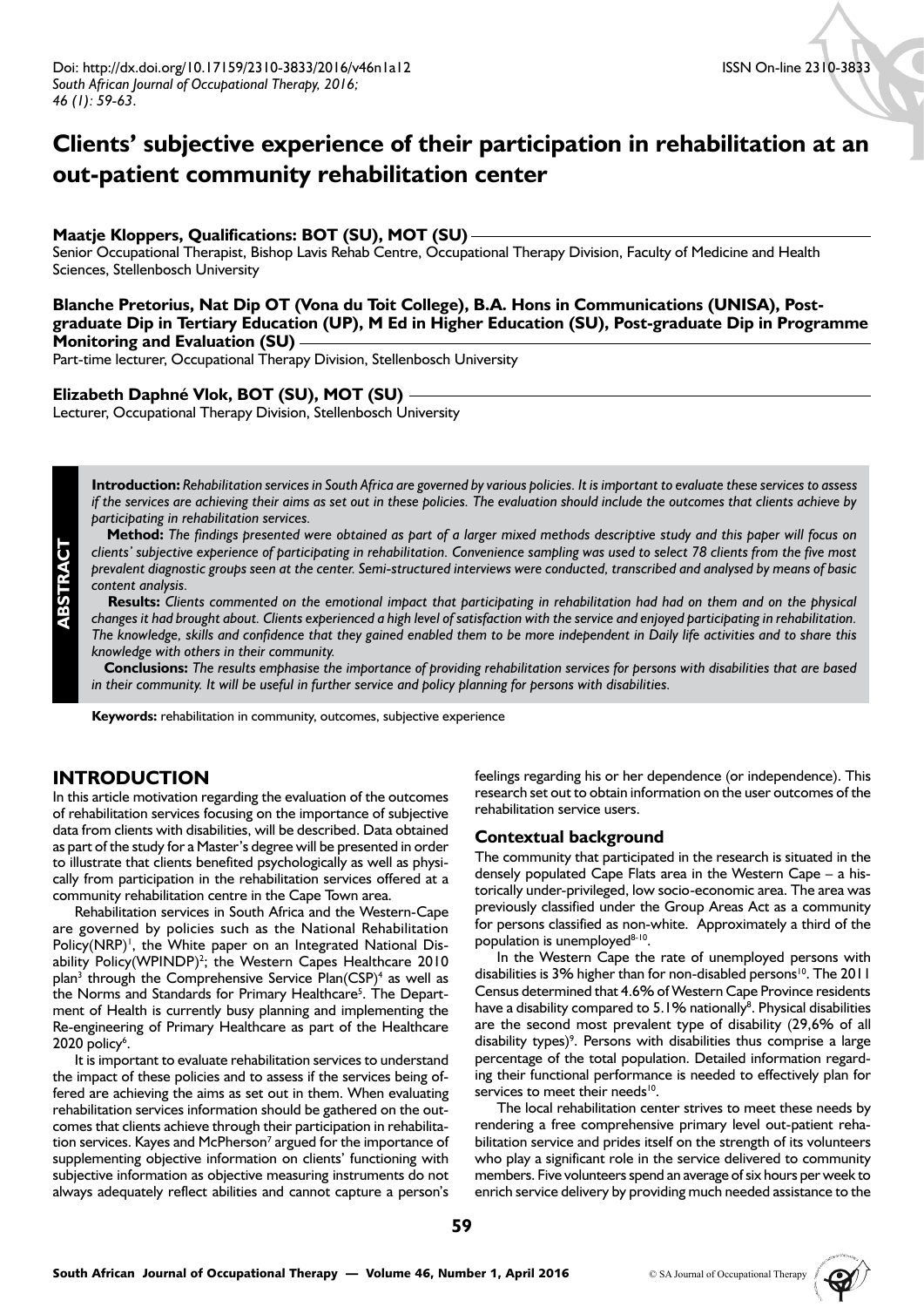groups at the rehabilitation center and in the community, preparation for craft groups and assisting with fundraising for the centre.

The struggles faced at the center are nothing new to healthcare professionals working within a resource-constrained environment. These constraints include staff and space shortages, limited equipment and materials as well as poor client compliance. Despite these challenges the rehabilitation center delivers an interdisciplinary service comprising the four professions of Occupational Therapy, Physiotherapy, Dietetics and Speech, Language and Hearing therapy. The rehabilitation center also functions as an undergraduate training facility for students in the above-mentioned professions.

This study was done with the aim of evaluating the outcomes that clients achieve through their participation in the rehabilitation service. The subjective data gathered on clients' opinions on the difference therapy made in their lives will be the focus of this article.

### **LITERATURE REVIEW**

The South African healthcare system has been undergoing transformation since the first democratic elections in 1994. In the Western Cape Province this change was initially guided by the Healthcare 2010 plan<sup>3</sup> and more specifically the CSP<sup>4</sup>. The Re-engineering of Primary Healthcare and Healthcare 2020 policies have since been drafted<sup>6</sup>. The goal of these directives has been to shift the focus of healthcare services from a tertiary level to a primary level; thus into the community, especially to previously disadvantaged communities where comprehensive healthcare services were not previously available.

Since this transformation the delivery of rehabilitation services has been guided by a variety of guidelines and policies. The minimum standards and norms to which rehabilitation services in the primary sector of South Africa must adhere are made explicit in a variety of white papers and policies<sup>1-6</sup>. From these sources the norms and standards can be summarised as follows:

- ✥ All clients discharged from hospital or referred for rehabilitation must undergo a screening or functional assessment.
- ✥ A low intensity rehabilitation service must be provided for at least an hour a day (not necessarily every day), by at least a physiotherapist and/or an Occupational therapist in the natural environment or a simulated environment that closely matches the environment in which the skill must be performed.
- ✥ Basic functional skills training must be available in activities of daily life especially in terms of self-care, mobility, safety and communication, so that a basic level of independence - with help where necessary - can be achieved.
- ✥ Relief of acute symptoms through therapy.
- Therapeutic and support groups must be available.
- Education, training and support to clients, their family and primary care giver must be provided.
- ✥ Appropriate assistive devices must be affordable and readily available to anyone that might benefit from the correcting affected areas and thus limiting the effect of the disability and enabling the user to reach an optimal level of functioning in all areas of Activities of Daily Life (ADL).
- Information regarding the prevention of disability and health promotion must be provided to clients, and to their families and primary care givers to empower them to make informed decisions regarding their health.
- There must be a functioning referral system between resources in the community to connect clients and their families to resources in order to enable easier reintegration into their home and community.

These policy documents also indicate that monitoring and evaluation of healthcare services form an integral part of service delivery<sup>4</sup>, but to date there have not been any formal or informal evaluations or reporting on rehabilitation services, except for 'headcount statistics'.

The change in focus of healthcare service delivery towards a primary level prompted a similar shift in rehabilitation services. The rehabilitation service at the rehabilitation center is shaped by the Community Based Rehabilitation (CBR) model which integrates primary healthcare principles into the rehabilitation service. This includes treatment delivered in clients' homes and providing support and training to home-based carers that work in the community with persons with dissabililities.

McColl et al.<sup>11:1525</sup> describes the integration of rehabilitation services and a primary healthcare approach as a positive service geared "... to delivering rehabilitation services in the developing world, where both material and human resources are scarce". This is achieved by the rehabilitation professionals who advocate for the interests of people with disabilities, help to identify community resources and secure support for them. This approach usually has a wide and far- reaching effect, especially with regards to the awareness of disability that leads to improved accessibility to and inclusion in communities<sup>11</sup>. In 2004 the updated version of the 1994 'loint position paper on CBR: A strategy for rehabilitation, equalisation of opportunities, poverty reduction and social inclusion of people with disabilities'<sup>12</sup> was issued by the World Health Organisation (WHO) to serve as a framework and give international guidance regarding the planning and implementation of CBR. The WHO emphasises the role that CBR can play in reducing the impact that disability has on a person's life, as well as – from a social model perspective - the positive change in the attitude of communities towards persons with disabilities. Rehabilitation should also result in persons with disabilities experiencing dignity as well as exercising their human rights<sup>13</sup>.

Velema, Ebenso & Fuzikawa<sup>14</sup> analysed 29 reports from 22 middle to low socio-economic countries (including South Africa) compiled in the period 1997 to 2007, to determine what progress had been reported after implementation and evaluation of their rehabilitation-in-the-community-programmes. They reported the following:

- ✥ Improvement was noted mainly in clients' independence, mobility and communication.
- ✥ Clients reported that the rehabilitation-in-the-community programme positively changed the community's perception of disability, that they felt more included in the community and that the community's level of acceptance of the disabled had improved.
- There was an increase in spending of financial resources to provide for the needs of the disabled.

These areas of progress from a diverse spectrum of programmes are helpful norms against which other rehabilitation-in-the-community outcomes may be evaluated. Aspects of these diverse programmes overlap with services offered at the rehabilitation center under consideration – such as providing intervention in the home environment, training of volunteers and carers and general education to community members on prevention of illness and disability.

The problems highlighted by the literature on the evaluation of rehabilitation programmes are especially related to comparability of data due to the diverse nature of rehabilitation-in-the-community programmes<sup>15</sup> and that no uniform structure or terminology is used in evaluations<sup>14,16,17</sup>. This leads to a shortage in internationally comparable data regarding functioning and disability<sup>18</sup>.

McNamara<sup>19</sup> identified three types of approaches to evaluation, namely goal, process and outcome-based evaluation, with an emphasis of evaluation of programme outcomes. Cameron<sup>20</sup> warns against the use of process evaluation in rehabilitation as it does not accurately reflect effectiveness (for example, that the number of clients seen by a therapist does not reflect the effectiveness of the contact session with the clients). According to Young<sup>21</sup>, outcomebased evaluation focuses on the changes that take place in clients' lives, rather than changes in the programme itself – i.e. an increase in knowledge, skills and attitude or in improved standards of living<sup>19</sup>. Hoenig et al.<sup>16</sup> argued that in addition to the previously mentioned definition it is also important to assess clients' satisfaction with the service and to evaluate their use of these services.

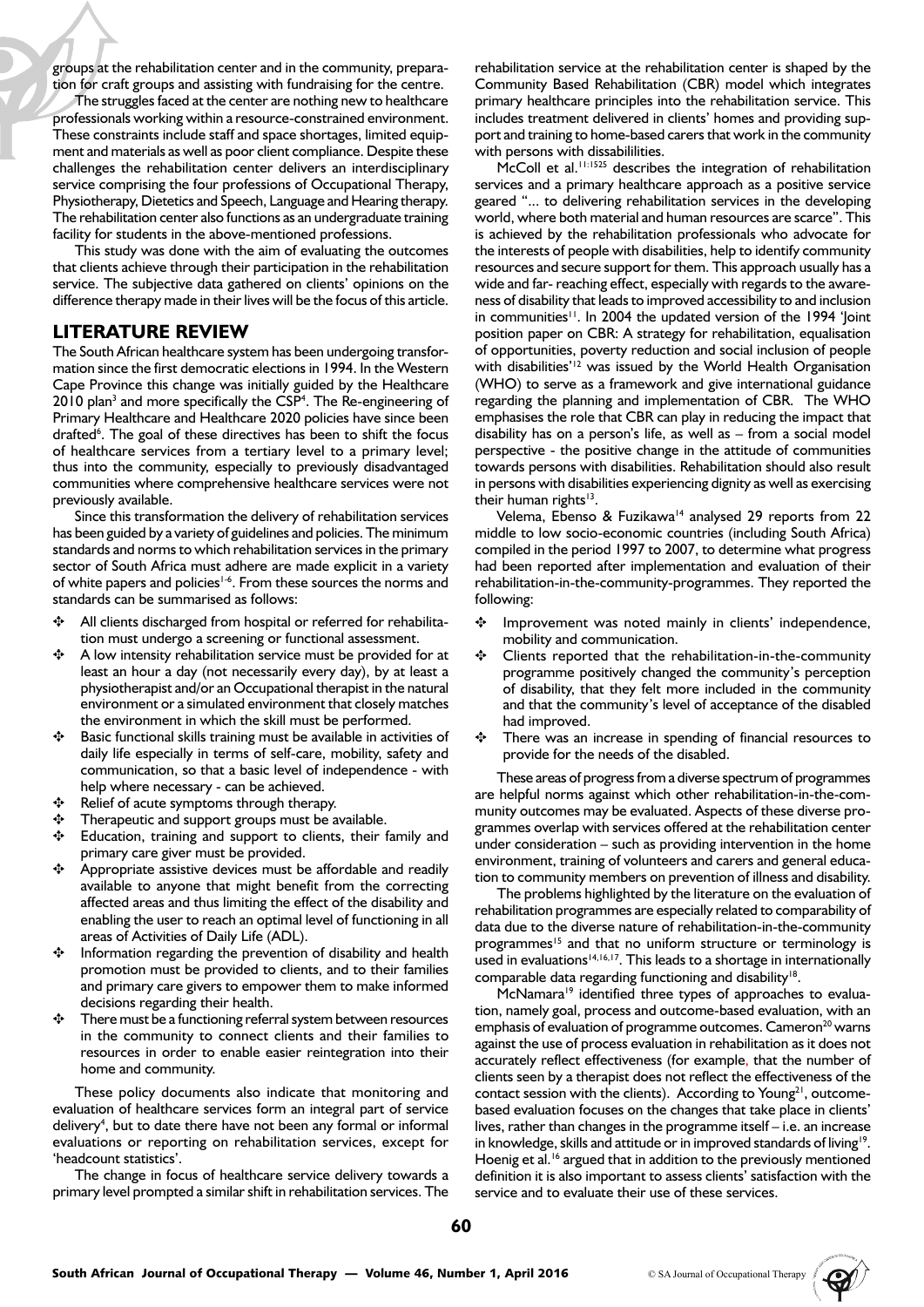In order to evaluate rehabilitation policies and to plan for effective and efficient service delivery, it is important to assess outcomes from the perspective of the users of a particular service. When assessing clients' functioning it should be noted that clients' subjective experiences of their functioning do not always match the objective measuring of their functioning<sup>22</sup>. It is therefore of the utmost importance to also gather subjective information when assessing a person's functioning<sup>7</sup>.

Finkenflügel, Cornielje & Velema<sup>23</sup> suggested that data obtained from disability studies be used in the planning of services and to guide policy changes and development. Because the implementation of rehabilitation services, as an intended part of a comprehensive Primary Health Care Approach, has not received sufficient emphasis, the outcomes of services such as the one offered by the rehabilitation center where this study was conducted is of particular importance.

# **METHODOLOGY**

The findings presented in this article were obtained as part of a larger mixed methods descriptive study. The sequential study design comprised a quantitative component in which a pre-test post-test assessment was done using the World Health Organisation's International Classification of Functioning framework $24$ . This was followed by a qualitative component. The focus of this paper will be on the latter.

#### **Aim**

The aim of the study reported on here was to determine the clients' subjective experience of the change in their daily lives after participating in the rehabilitation services.

### **Data collection**

Data were obtained in the form of individual semi-structured interviews. Questions used in the interviews were refined in a pilot study and a fieldworker was trained to conduct them. The decision to use one of the rehabilitation center's volunteers (who come from the same community) for data collection was taken in an attempt to reduce the power imbalance during interviews and thereby create the opportunity for clients to freely share and express their true feelings. It was anticipated that the researcher's role as therapist and co-manager of the center would restrict participants' freedom to share their views, especially if these were negative.

The interviews comprised four open ended questions that were selected to elicit clients' personal perspectives on outcomes reached, as well as their subjective opinion of the rehabilitation experience. Clients were asked to comment on their functioning difficulties before and after rehabilitation and to describe in their own words what participation in rehabilitation meant to them. Interviews took on average 10 minutes to complete and were conducted either at the clients' home or at the rehabilitation center – depending on what would be convenient for the client. All interviews were recorded and transcribed in preparation for analysis.

### **Study sample**

Convenience sampling was used to select 78 clients who were referred to the rehabilitation center during the period 01/09/2010 to 31/03/11 from the five most prevalent diagnostic groups. The most prevalent diagnostic groups were identified from the center's statistics over a period of one year and were as follows: Back pain, CVA, Arthritis, Upper limb injuries and Lower limb injuries. All clients older than 18 years with no known psychiatric illnesses that could affect their responses were included.

### **Data Analysis**

Qualitative data gathered by means of interviews were transcribed and analysed by means of the basic content analysis as described by Burnard<sup>25,26</sup> as follows:

- All the interview transcripts were read through by the researcher and general themes were identified and noted.
- Transcripts were read through again and information (relevant to the question asked) was placed under multiple headings that described the categories as they emerged (open-coding).
- This list of categories was read through and similar categories were grouped together under higher-order headings in order to reduce the number of categories to a maximum of 7-12 categories. This step was repeated until the list of categories was refined to five.
- Each category was allocated a colour and the transcribed interviews were read through again and all information that fell within a certain category was marked with the corresponding colour (coding).

### **Trustworthiness**

A colleague not familiar with the research was asked to do the same open coding and coding with the transcribed interviews as the researcher has done to ensure the researcher's interpretation of the data was accurate. To ensure that the coded information was not used out of context, regular checking and comparing was done with the original text.

Interview questions were translated using forward translation and back translation to English and Afrikaans respectively. The focus of this process was less on the linguistic/literal equivalent and more on finding a cross-cultural and conceptual match. When consensus was reached in the different language groups that it had been correctly translated, it was considered to be a valid translation as suggested by Joubert et al.<sup>27</sup>.

### **Ethical clearance and informed consent**

Ethical clearance was obtained from the Ethics Committee for Human Research at Stellenbosch University (SU) and from the Western Cape Department of Health. Consent was also obtained from the rehabilitation center's Management Committee as well as the local Community Health Center's management team.

Before giving informed consent clients were briefed on the aims of the study, the intrusion on their time as well as the information gathering procedures that would be used. Informed consent forms were signed by clients wishing to participate in the study before commencement and clients were also assured of the fact that they could, without any consequences or penalty, withdraw from the study at any time and that there would be no financial compensation for their participation.

There was minimal impact on clients' time and there were no physical or emotional risks for clients. Clients' anonymity was protected at all times by assigning a code to all participants. Where direct quotes were used these clients' codes were indicated. These codes included information pertaining to their diagnosis in order to better understand the context of the quote.

# **RESULTS**

Clients commented extensively on the emotional impact that participating in rehabilitation had had on them as a person and on the physical changes that participation in rehabilitation had brought about in their body structure. This is reflected by the two themes that emerged from the analysis, namely *experience of the service delivered* and *experience of the changes to self (abilities)*. The following flowchart (*Figure 1* on page 62) illustrates a breakdown of the two themes and related categories and sub-categories that were gleaned from the content analysis.

### **Experience of the service delivered**

Surprisingly, clients mainly commented on the positive feelings that arose from their rehabilitation – the changes that affected them as a person – rather than making comments that related specifically to the alleviation of body function limitations. In other words, their responses emphasised the effect of rehabilitation on their personal lives. The following three categories were identified:

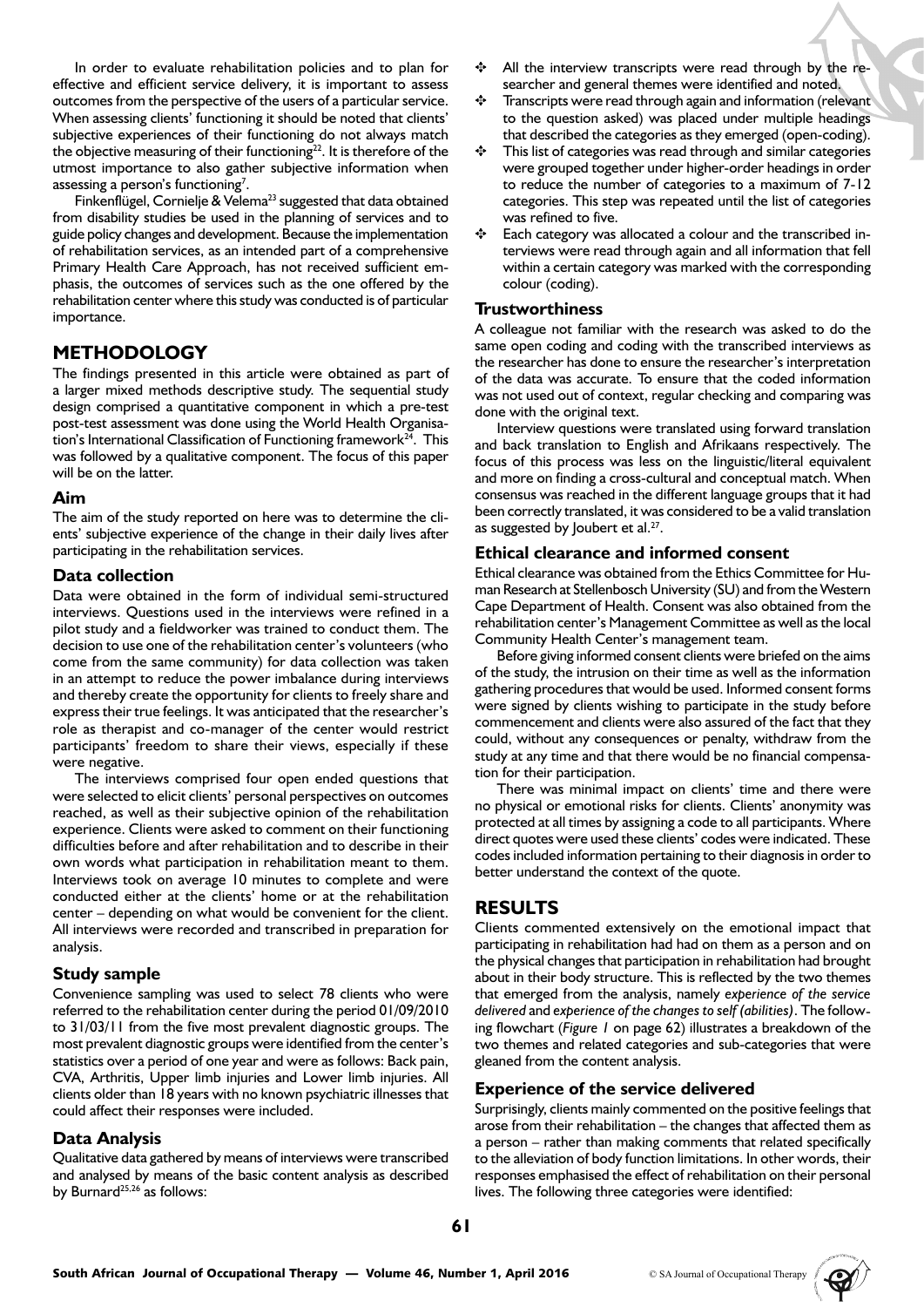

#### **Figure 1: Schematic representation of the thematic analysis of interviews**

### **Positive changes in their lives**

Comments by participants after having completed rehabilitation sessions included …*feeling like a new person,* being …*more positive* and …*feeling better than when they arrived at the rehabilitation centre*. They seemed to appreciate the value of the rehabilitation beyond the intended physical rehabilitation outcomes and appreciated the broader implications it had had on their lives, as demonstrated in the quotes below.

*If you see how I looked and how I walked when I came here, today you would say that I really am a better person and I have to thank everyone.* (LBP, P14)

*For me it was like...like you could almost say I underwent a transformation...it made you feel very positive.* (LBP, P41)

*If you come from the therapy you feel like a new person.*(ART, P20)

#### **Gives them courage**

This category depicts the effect that rehabilitation had on clients' psychological wellbeing. They reported feeling more confident about their own abilities. Clients felt that the emotional support and encouragement provided by therapists, who also set and discussed positive outcomes with them, instilled the inner courage to strive toward attaining independence in tasks. Clients who had become despondent and had lost motivation felt that participation in rehabilitation helped them to *find themselves again*. It gave them hope of a better future and the courage to continue - …*one step at a time*.

*The therapy meant a lot to me in terms of teaching me to have more self confidence in doing things for myself.* (UL, P17)

*They encouraged me and told me I should not give up hope.* (CVA, P35)

*...and to find myself again because I felt I was dependent on everyone.*  (CVA, P95)

### **Positive experience**

The third category revealed that clients were *looking forward* to their therapy sessions. One might expect clients to persevere with rehabilitation merely because of the potential benefits, however, clients clearly stated that they also derived some enjoyment from therapy and looked forward to their next session. They considered rehabilitation to be important and were thankful for the level of service they received. Their experience of staff members as being helpful and friendly further contributed to their positive experience.

*They are very helpful and receive us nicely. I'll put it like this: they make my day...no really they make my day and I am thankful for what I was able to learn here...* (LBP, P42)

*I actually looked forward to it...* (CVA, P60)

### **Experience of change that rehabilitation treatment brought to themselves**

The second theme captured the interpretation by participants regarding the goals of rehabilitation. This was evident in clients' insight in and understanding of the more tacit aims of therapy. Clients expressed what they perceived to be the benefits of therapy and the effects of rehabilitation on their ability to perform ADL. Under this theme the following two categories were identified:

#### **Broadening of knowledge**

Participants reported that they had experienced feelings of helplessness and despair on their first entry into the medical system (before referral to the rehabilitation system), as little or no information regarding their diagnosis or prognosis was provided. Participants generally reported receiving information that assisted their understanding of their condition only once they started their rehabilitation. Whilst obtaining such important knowledge was positive in terms of rehabilitation outcomes,

it was of concern that clients had not understood their diagnoses better earlier on in the process.

The following quote illustrates clients helpless feeling after a stroke:

*...the stroke...it really brought my life to a standstill...especially because I knew nothing about it and received no help from anywhere...and then I came to the therapy center and explained my situation to them, only then could I see the changes that started in me*... (CVA, P84)

The types of knowledge internalised by participants were captured in the following two sub-categories:

**Knowledge regarding their diagnosis, body functions and structures**

Clients reported gaining knowledge on their diagnosis and the effect that it had on their body functions and structures. They felt that this knowledge empowered them to live with their diagnosis and to improve their well-being. Clients, especially those with chronic conditions such as Arthritis, reported that they had shared the knowledge gained in rehabilitation with family and friends. This indicated that they felt that they had gained sufficient knowledge and understanding to share this information with confidence.

*They have taught me what this disease that I have is, what it means, how I should approach it, how to look after my body, how to take care of it.* (ART, P25)

*And that which I have learned I teach to others as well and I am glad that I could come here and could learn so that I can teach others as well.* (LBP, P53)

**Knowledge regarding improved ADL functioning**

Knowledge regarding adaptations for improved ADL functioning as well as exercises to reduce the burden of disability was given to clients. Clients reported this to be helpful in improving independence as well as making life easier.

*...showed us how...a lot of what she taught us here I can now apply and if I apply it I it makes my life much easier."*(LBP, P14)

*And the exercises that she gave me to do at home, that helped me a lot.* (UL, P96)

#### **Broadening and/or improving skills**

Clients report improved ADL participation. This category was divided into the following two sub-categories:

#### **Regaining of independence**

Improved independence in activities as well as regained dignity was highlighted by clients as outcomes that they had achieved through

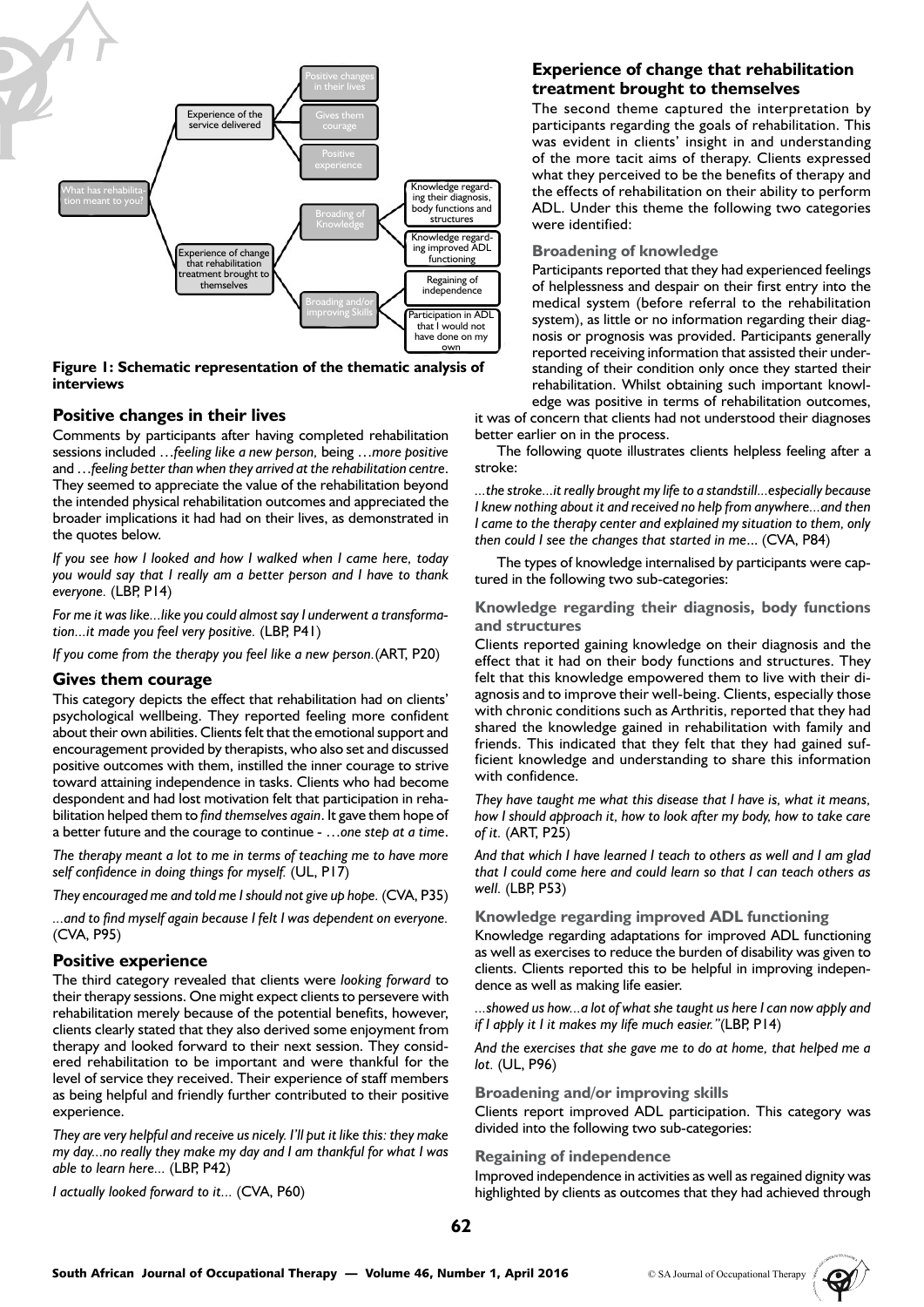participation in rehabilitation.

*Now I can do a lot of things for myself, I don't have to depend on others.* (CVA, P43)

*I do not regret coming here because I can dress myself again and I can walk again - I can do things for myself, I don't have to sit and embarrass myself anymore.* (CVA, P4)

*The therapy meant a lot to me, because before there were a lot of things I couldn't do for myself, I was dependent on others. Now that I have received therapy, now I can do everything for myself that I couldn't do before.* (UL, P92)

**Participation in ADL that I would not have done on my own**

For different reasons clients tended to not attempt certain ADL's after incident/diagnosis. Although clients regained varying levels of independence in ADL, their participation in rehabilitation was found to contribute to regaining that level of independence.

*I learned to do things that I couldn't do.* (UL, P77)

*If I didn't come here that I would probably still be lying in bed and be in a wheelchair.*(CVA, P48)

*I thought I would never be able to ride a bicycle again and since I came here, I have been riding bicycle every night...and that is proof to me that therapy helped. And what would I have done if I didn't come to therapy?* (LL, P6)

# **DISCUSSION AND IMPLICATIONS**

The services of the rehabilitation center are aligned with the shift in the South African Healthcare system towards a primary healthcare approach. With the center's mission to provide a comprehensive inter-professional rehabilitation service close to and in clients' homes' leads to a high level of satisfaction with the service as reported by clients. Clients feel that the rehabilitation center provides appropriate input for their context and because they enjoy the therapy and look forward to their next appointment it could lead to better compliance. Also the clients' eagerness to share the knowledge they gained in therapy with others in their community could increase the community awareness of disability.

It is evident that to assess the achievement of norms and standards as set out in healthcare, that both objective and subjective information obtained from clients are indeed necessary for obtaining full understanding of the effects of rehabilitation. Subjective information is especially helpful in establishing clients' knowledge base and perception of their abilities.

Knowledge to prevent disability and empowering clients to make informed decisions regarding their healthcare is an important outcome of rehabilitation services. Subjective information made it possible to ascertain in clients' own words what they understood from the education and how they are using the knowledge in their day-to-day lives to improve their health.

Improvement in ADL functioning was clear from the results but no mention was made of the community's attitude towards clients. It is suggested that this long term goal should be explicitly investigated as it forms an essential part of community reintegration for clients.

# **CONCLUSION**

Participation in rehabilitation was a positive and enjoyable experience for clients. Clients felt that rehabilitation inspired them to continue and also improved their confidence. This information in itself is useful to motivate the importance of providing rehabilitation services in communities. It will positively contribute towards persons with disabilities' motivation to participate in ADL.

Rehabilitation also gave clients more knowledge regarding their bodies and helped them to better understand their diagnosis and the effect it has on their bodies. They felt that rehabilitation helped them to regain their independence in ADL by providing them with the necessary knowledge and skills. If burden of disease is lessened by rehabilitation and clients are empowered to make informed decisions regarding their health it reduces the long-term impact on health and social services. Findings from this study can be used by the Western Cape Department of Health for realistic service and policy planning for persons with disability. The rehabilitation center can serve as a possible service delivery model for rehabilitation services on a primary level.

Further investigation regarding the community's attitude and environmental factors is needed to gain a full understanding of clients' reintegration into their community.

# **ACKNOWLEDGEMENTS**

Sincere thanks to the SANPAD reference group for financial and research support.

# **REFERENCES**

- 1. Department of Health. Rehabilitation for all: National Rehabilitation Policy. Pretoria: Deparment of Health. 2000.
- 2. Department of Health. Integrated National Disability Strategy White Paper. Pretoria: Department of Health. 1997.
- 3. Department of Health. Healthcare 2010: Health Western Cape's plan for ensuring equal access to quality health care. Pretoria: Department of Health. 2003.
- 4. Department of Health. Comprehensive Service Plan. Pretoria: Department of Health. 2007.
- Department of Health. The Primary Health Care Package for South Africa – a set of norms and standards. Pretoria: Deparment of Health. 2000.
- 6. Department of Health. Healthcare 2020: The future of health care in the Western Cape. Draft framework. Cape Town: Department of Health. 2011.
- 7. Kayes NM, McPherson KM. Measuring what matters: does 'objectivity' mean good science? Disabil Rehabil, 2010; 32(12): 1011-1019.
- Statistics South Africa. South African Census 2011. Pretoria. 2012. 9. Statistics South Africa. Prevalence of disability in South Africa Census 2001. Pretoria. 2005.
- 10. Statistics South Africa. Census 2011: Profile of persons with disabilities in South Africa. Pretoria. 2014.
- 11. McColl MA, Shortt S, Godwin M, Smith K, Rowe K, O'Brien P, et al. Models for integrating rehabilitation and primary care: a scoping study. Arch Phys Med Rehabil, 2009; 90(9): 1523-1531.
- 12. World Health Organization. CBR: a strategy for rehabilitation, equalization of opportunities, poverty reduction and social inclusion of people with disabilities. A joint position paper. 2004.
- 13. Siegert RJ, Ward T, Playford ED. Human rights and rehabilitation outcomes. Disability and Rehabilitation, 2010; 32(12): 965-971.
- 14. Velema JP, Ebenso B, Fuzikawa PL. Evidence for the effectiveness of rehabilitation-in-the-community programmes. Leprosy Review*,* 2008; 79(1): 65-82.
- 15. Geddes JML, Chamberlain MA. Home-based rehabilitation for people with stroke: a comparative study of six community services providing co-ordinated, multidisciplinary treatment. Clin Rehabil, 2001; 15(6): 589.
- 16. Hoenig H, Lee J, Stineman M. Conceptual overview of frameworks for measuring quality in rehabilitation. Topics in Stroke Rehabilitation, 2010; 17(4): 239-251.
- 17. Zhao T, Kwok JKF. Evaluating Community Based Rehabilitation: Guidelines for Accountable Practice. Rehabilitation International Regional Secretariat for Asia and the Pacific. 1999.
- 18. Leonardi M. Measuring health and disability: supporting policy development. The European MHADIE project. Disabil Rehabil, 2010; 32: S1-S8.
- 19. McNamara C. "Basic guide to program evaluation." 1999. < http:// mcp-dev2.jbinternational.com> (13 Oct 2006).
- 20. Cameron ID. Models of rehabilitation commonalities of interventions that work and of those that do not. Disabil Rehabil, 2010; 32(12): 1051-1058.
- 21. Young D. Outcome-Based Planning and Evaluation: What are They and Why Should I Care? Rehabilitation Review, 2000; 11(5).
- 22. Snögren M, Sunnerhagen KS. Description of functional disability among younger stroke patients: exploration of activity and participa-